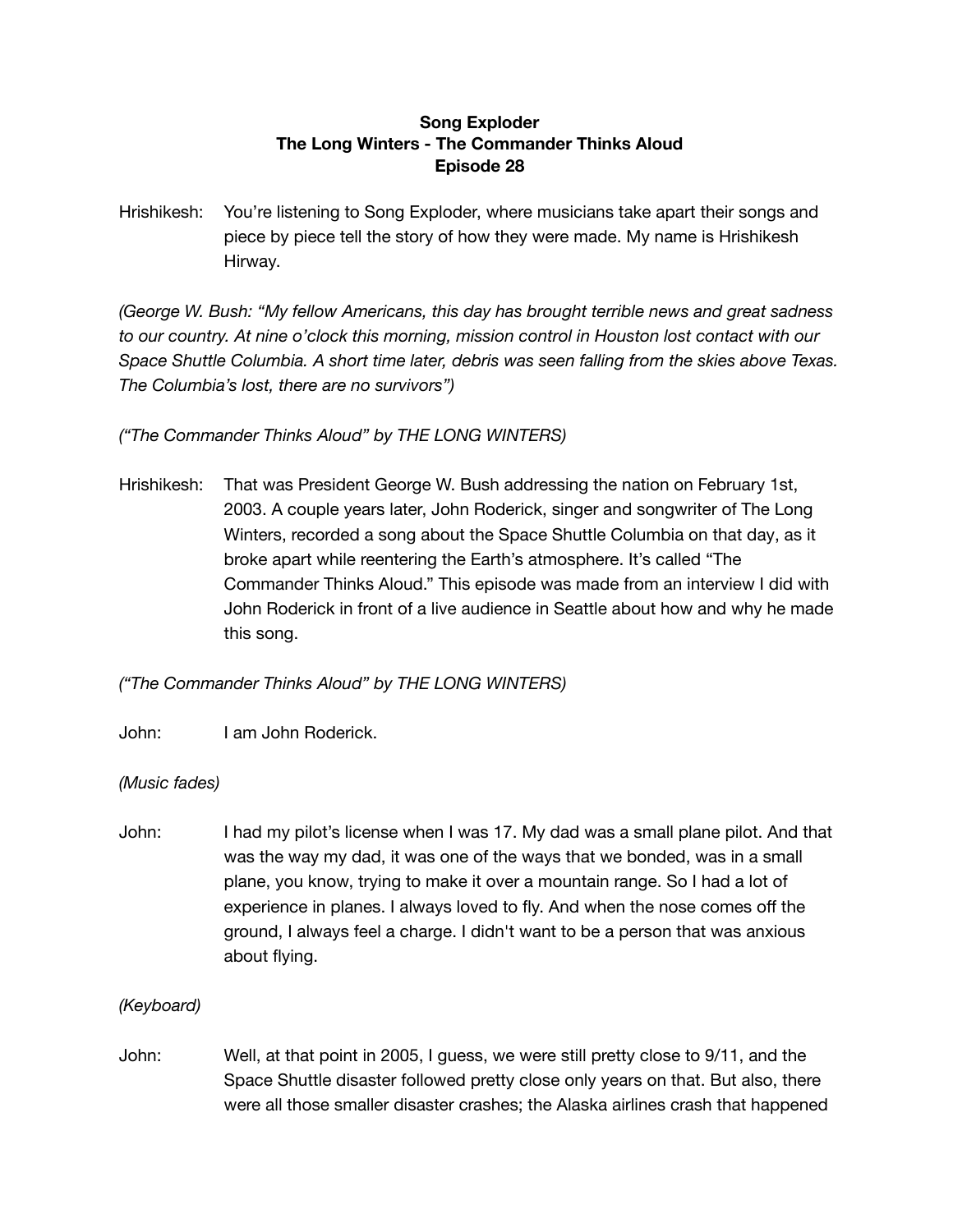off the coast of California, where they lost their vertical stabilizer, the jackscrew one. The pilots were aware there was a problem. Everyone was aware there was a problem. It just flew around, and then flipped upside down, and plummeted into the ocean. And then, there was the one off of Long Island, where maybe the gas tank exploded? And then, there was that Learjet that lost compression, and everybody in it, gone until it ran out of gas. And all of these disasters stuck with me, particularly the ones where there was a sense that the people on board knew that they were lost, but they were still alive. The unfolding dawning realization, like, you know, "We're not getting out of this." And what's your reaction in that situation? Do you scream? You probably don't. Probably everybody is really calm in that situation. And so, I pictured the astronauts on re-entry. They knew there was something wrong with their ship. They were worried about it, but everybody had convinced them it was going to be fine. And they're performing their duties, they're having the peak experience of their lives. And maybe one of the peak human experiences like, "We are coming back to earth, having just like looked down at Earth, and had that feeling how beautiful that, kind of, dumb little stuff is." The beauty of the mundane, right? Like boys and girls in cars, and dogs and birds on lawns. Like seeing it, maybe like no one else would ever see it.

(Vocals: "Boys and girls in cars / Dogs and birds on lawns / From here I can touch the sun")

- Hrishikesh: Did you sit down with the idea that you were going to write a song about the Space Shuttle disaster?
- John: Yeah, but I didn't know how it was going to work. Every once in a while you get one as a songwriter where you sit down at your instrument, you have an idea, you have a first line, you sing it, and compose the entire song, and in an hour, and then you go, "I don't know where that came from."

*(Piano)*

John: I resisted piano lessons as a kid. But sometime in high school, I started to sit at the piano voluntarily when no one was home, and try and figure it out. And I got as far as you could go, if you were just practicing for 11 minutes at a time.

*(Audience laughter)*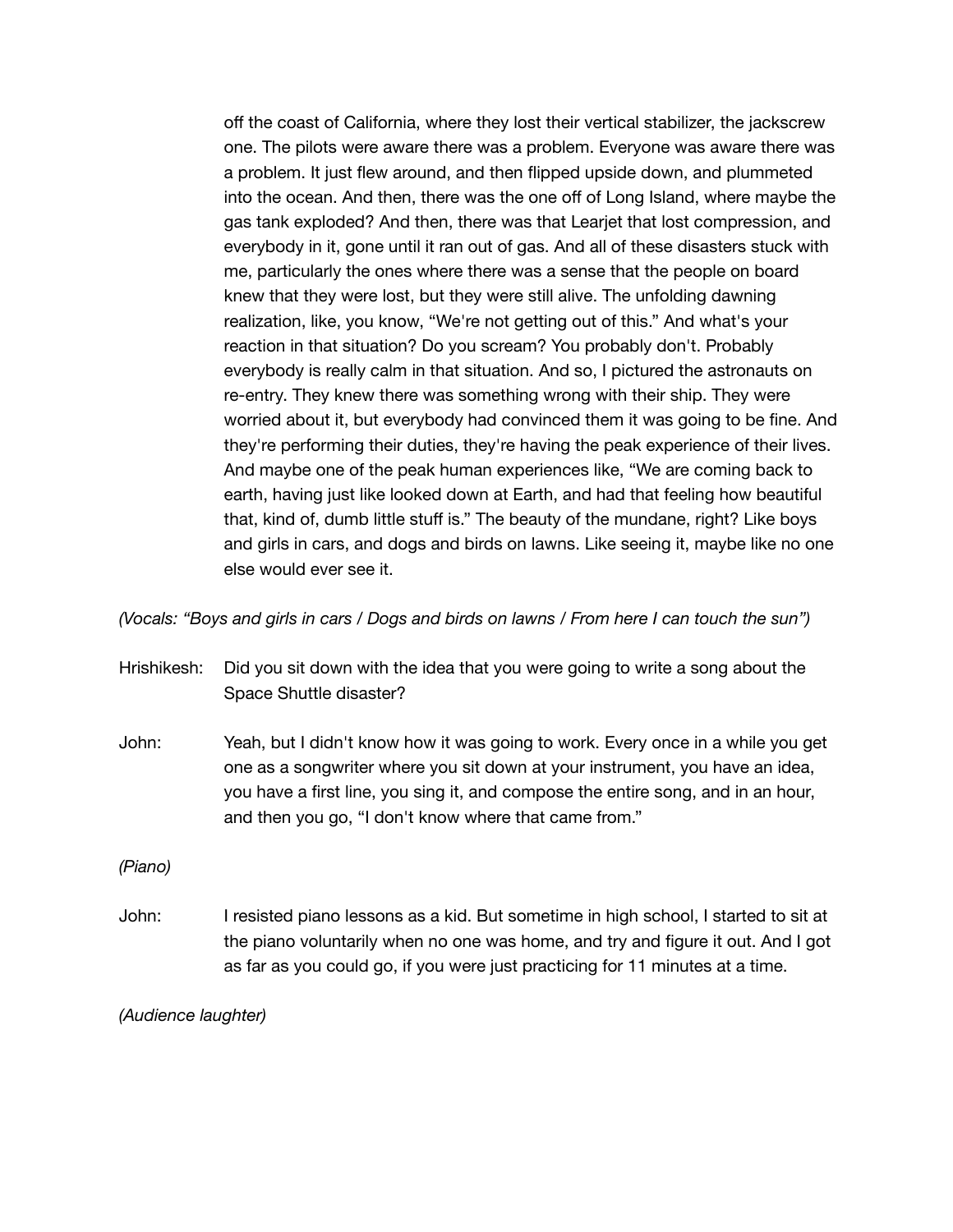John: And I didn't really learn the piano until I was in my 30s. Learn the piano as much as I know it now. In the early 90s in Seattle especially, there was a mentality that you didn't want to overlearn your instrument.

# *(Audience laughter)*

John: Right? Because that was going to affect the authenticity of your feelings. And I embraced that hook, line, and sinker. So the producer of this track was Tucker Martine. Tucker had a, just a stand up parlor piano in his living room, and that was recorded in his living room. Now we would probably just record it one measure and loop it, but at the time I had to sit and play it

# *(Audience laughter)*

John: for five minutes, and then, I would get to the end, and he'd be like, "Hmm,

# *(Audience laughter)*

John: let's hit it again."

*(Piano)*

*(Piano ends)*

John: Eric Corson, Long Winters' bass player, and my chief musical partner, he sat down at the microKORG, which is not an instrument he knew, but he worked with it for a little bit and figured it out.

*(MicroKORG)*

John: There are five or six moments in the song that without Eric's part, it would be so much less of a complete work. His part is very cinematic.

*(MicroKORG)*

#### *(MicroKORG fades)*

John: As the song unfolds, it just starts to go sideways. And every successive verse, stuff is starting to break. Most of The Long Winters songs are about relationships, and they are intentionally difficult to parse because they're meant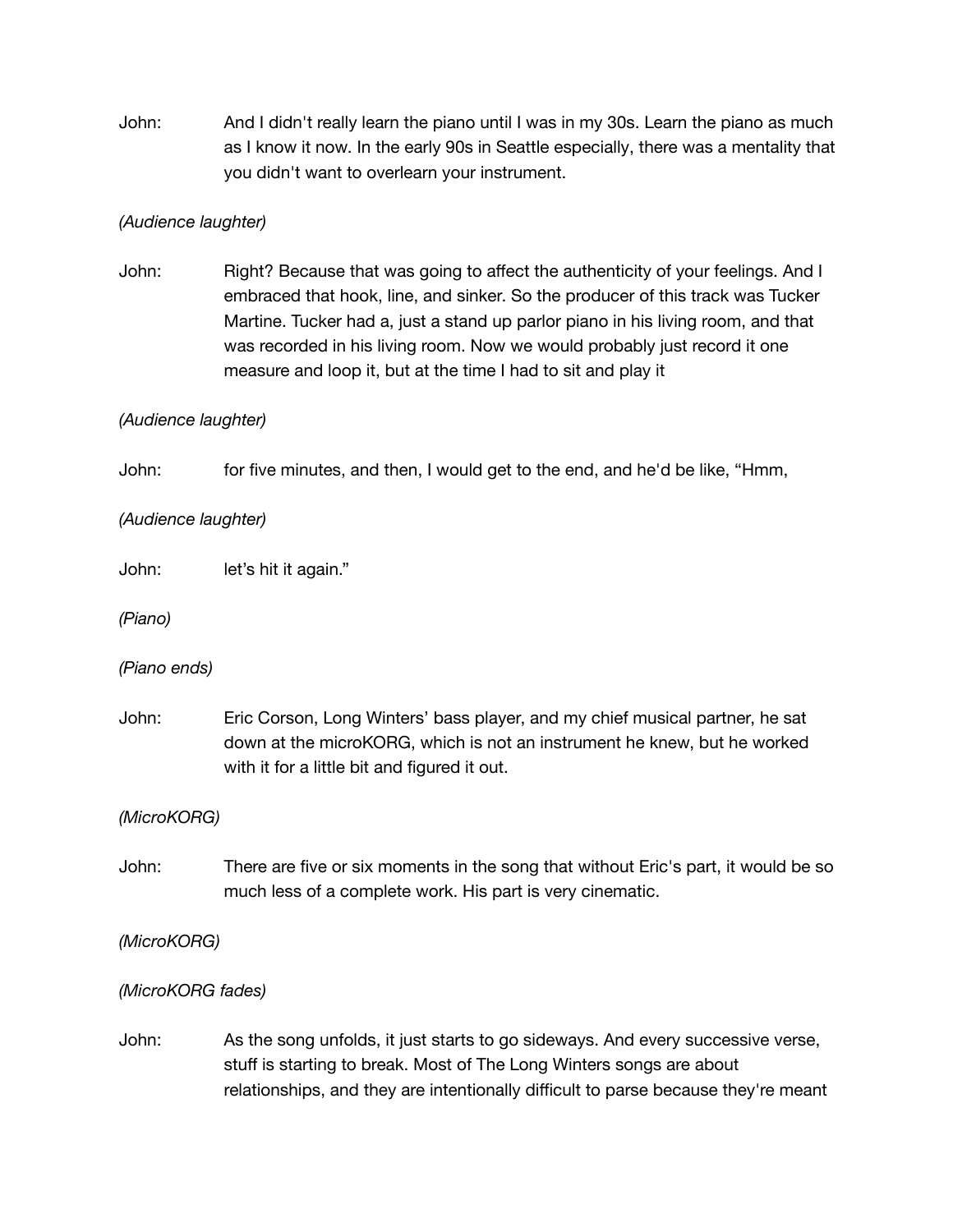to communicate in an emotional language, rather than in a literal language. And so, as I was writing this song, I, as I made my way through the emotional story I was trying to tell, I did arrive at a place where I was like, "I need to give a clue here somewhere."

*(Vocals: "The crew compartment's breaking up")*

John: I was embarrassed to say "the crew compartment's breaking up," because I felt like it was too literal. And so, to say "the crew compartments breaking up," the first time I went through it, I was just like, "Ah," you know? But it needed it.

*(Vocals: "The crew compartment's breaking up")*

John: And the thing was, you sing it once, the second time everybody gets it, the third time they've heard it now, the fourth time they're like, "Okay, alright." Fifth, sixth time it starts to get annoying. And then, a new kind of gravity enters the seventh time, you start to feel the emotion.

*(Vocals: "The crew compartment's breaking up / The crew compartment's breaking up")*

John: And when I perform it live, if I'm not careful, I will start to cry during that part.

*(Violin)*

John: Those are real violins, and we tried to get a little string quartet to come, and we ran several passes at it. We took that, and played it double speed. And they did their own version of this, kind of, swarm of bees.

*(Violin)*

*(Violin fades)*

John: So we didn't have a drummer, and it was like, "Who should we get? Should we call that one guy?" He was like, "Or I could get the best drummer in the country." Any producer would make that choice if he had Matt Chamberlain's number. And Tucker did.

*(Drums)*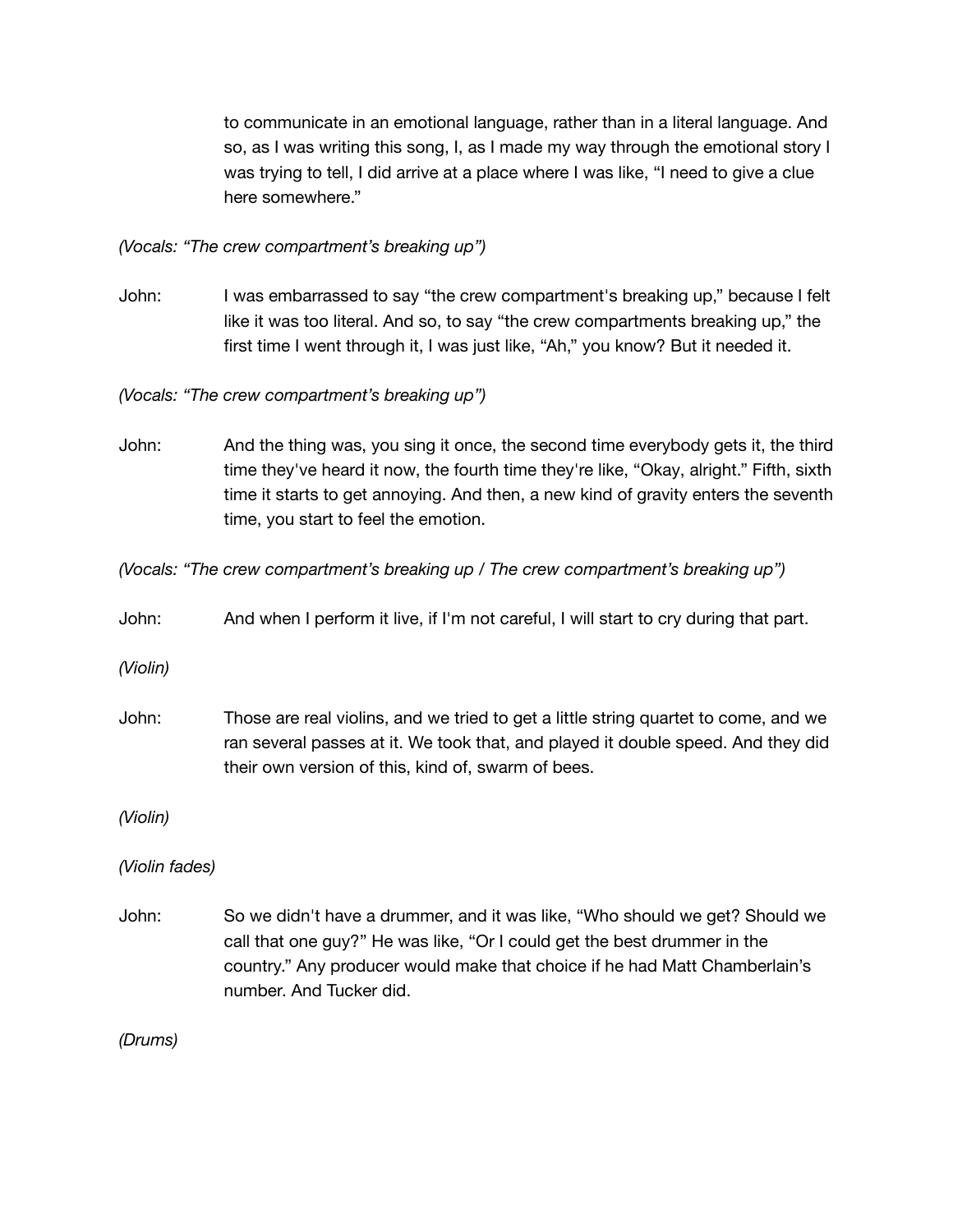John: And he managed to not just introduce swing into it, but make this piano part, which on its own is very square and,

*(Piano)*

John: and on top of the beat, and he played to it, and introduced swing to it.

# *(Drums join)*

John: Played a little bit behind, and a little bit with this tremendous sort of breath and energy, and watching it all happen was a revelation to me as a musician. I understood how much I had to learn. So what Matt did, he came in, he set up his drums, and he had one microphone that he pulled out of a bag, and set up himself. And we all just were watching him,

# *(Audience laughter)*

John: you know, like you would watch a black panther that came into your kitchen.

# *(Audience laughter)*

John: It's like, "What's it going to do?" And he put the microphone in front of his drums, and he was like, "Okay, you know, record me." And so, he plays for about a minute, and then he's like, "Play that back for me." He listens to the track for a minute, and then he stands up, he walks around, and he moves the microphone

*(Music ends)*

John: imperceptibly.

*(Audience laughter)*

John: Sits back down, and says,

*(Drums)*

John: "Roll it." And he plays all the way through the track. And I was listening to it and going like, "You know, I'm the songwriter and kind of the main guy here."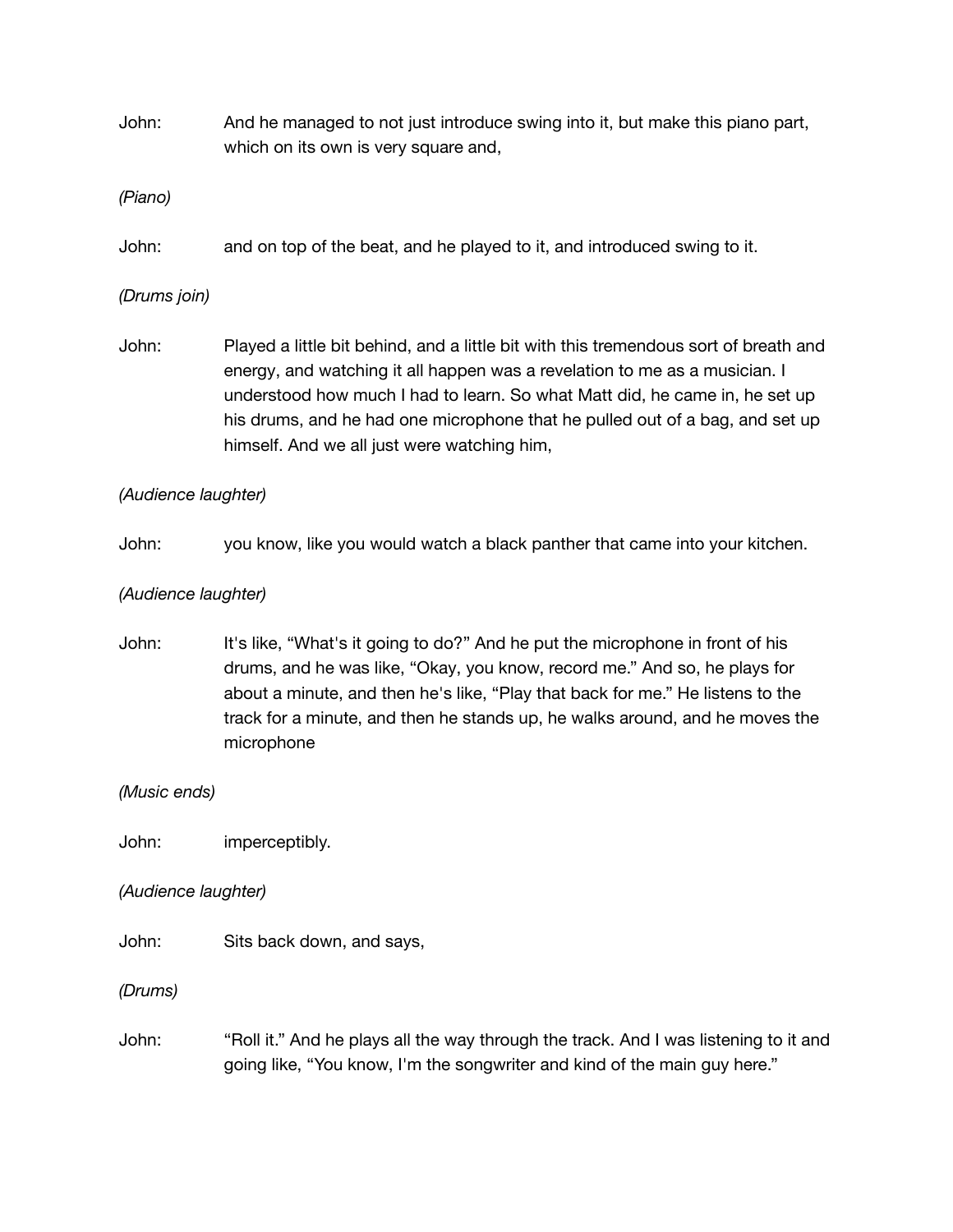#### *(Audience laughter)*

John: And I was like, "Yeah, it was pretty good. I mean, hmm, I've got, I've got some comments." And we got to the end, and he was like, "OK, roll it again." You know, and didn't wait to hear any comments from the songwriter, which is like, "alright."

### *(Audience laughter)*

John: He played through it again. And I was like, "You know what would be interesting? You know, kind of variation." And he was like, "Give it to me again." He did that five times. And then he's like, "Alright, you know, I'm coming into the control room." And he comes in, he sits down, and he's like, "OK, pan those five tracks, hard left, middle left, center, middle right, hard right in the order that I recorded them." Five mono drum parts. And he had the foresight that there are drum fills that start on one track, and continue through all five tracks. So, you know, you hear about guys, and you're like, "Oh, that guy's amazing," but this was something truly amazing.

#### *(Drums)*

#### *(Drums end)*

John: As part of his drum kit, I forgot to mention he has a piece of rusty sheet metal

*(Audience laughter)*

John: just attached to a clamp. And he starts to go up to this sheet metal like,

*(Drums)*

John: and all of that sheet metal noise that he was creating, the whole end of the tune, where the spaceship is coming apart, he was making that sound on the rusty metal. He had a vision of the song that I didn't even have.

*(Drums)*

*(Drums end)*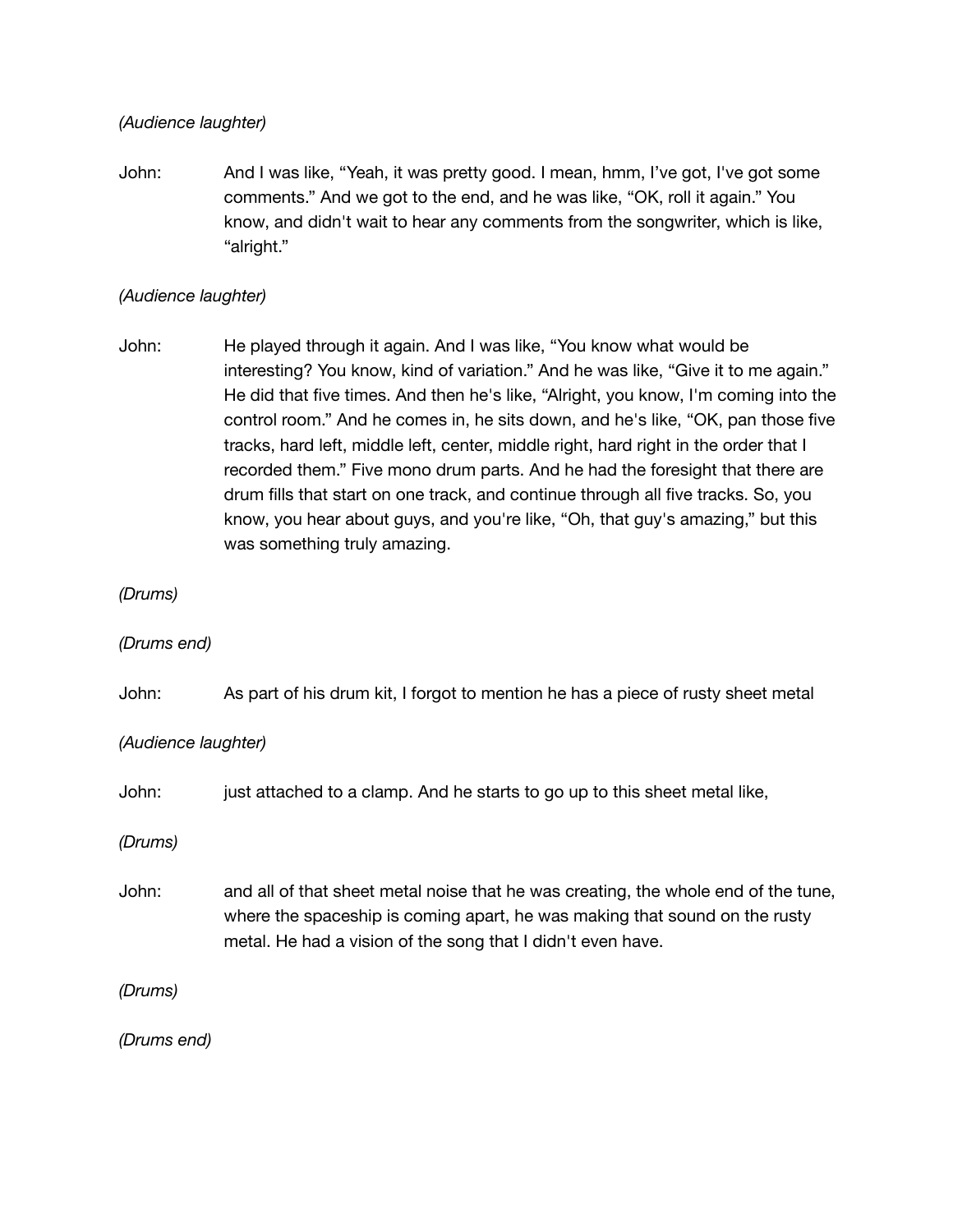John: You know, the title of the song wasn't clear until right about this point in the recording. And so, then if the commanders', you know, thinking aloud, why is he telling us this story?

(Vocals: "This is all I wanted to bring home / This is all I wanted to bring home to you")

| John:               | That's his last word, I guess.                                              |
|---------------------|-----------------------------------------------------------------------------|
|                     | Hrishikesh: Do you have a sense of who he was addressing when he says that? |
| John:               | I don't publicly out myself as a                                            |
| (Keyboard)          |                                                                             |
| John:               | utopian and a people lover,                                                 |
| (Audience laughter) |                                                                             |

John: because it's not my brand.

# *(Audience laughter)*

John: But I'm an idealist, and I love humanity. And I imagine us as all on a ship together, and all with a common cause. And space exploration seems like the ultimate expression of human beings doing their best work. So I imagine he's bringing that back to us, all of us. Something that if we could only share that; the simple feeling of just like, "Why the hell did we go up into space?" We go up into space to bring back that little tantalizing, like, vision of the Earth being a borderless place full of birds and boys and girls.

*(Keyboard)*

*(Keyboard ends)*

Hrishikesh: And now, here's "The Commander Thinks Aloud," by The Long Winters, in its entirety.

*("The Commander Thinks Aloud" by THE LONG WINTERS)*